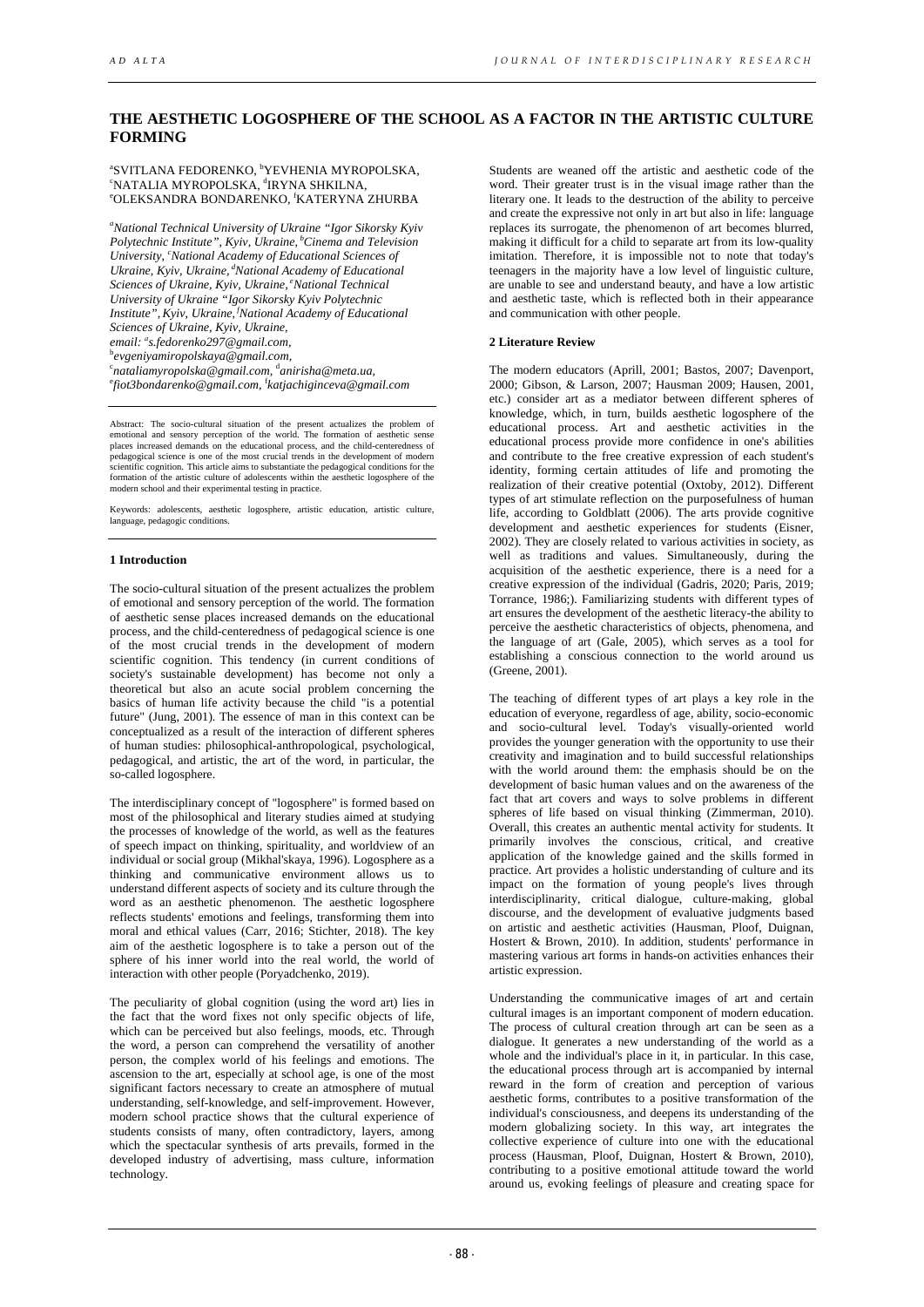hope and possibility (Bastos, 2007; Housen, 2001). Addressing the specificity of art as a means of developing the intellectual capacity of the younger generation, Ohio State University art education professor Efland (2002) notes that works of art are cognitive guides that guide students to apply individually acquired knowledge.

This article aims to substantiate the pedagogical conditions for the formation of the artistic culture of adolescents within the aesthetic logosphere of the modern school and their experimental testing in practice.

### **3 Materials and research methods**

In this research was exploited the mixed research design, based on quantitative (experiment) and qualitative methods (analysis and synthesis of the data collected in a statistically valid manner as well as for determining the initial provisions of the work; study and analysis of philosophical, pedagogical, psychological literature with elements of induction and deduction to characterize the state of development of the research problem and determine the pedagogical conditions for the formation of the artistic culture of adolescents; pedagogical observations, analysis of activity products to specify the state of the adolescents' artistic culture; monographic method – to interpret the results obtained in a coherent logical way). The results of the ascertaining experiment were calculated and processed using the methods of mathematical statistics.

Participants. The experimental study covered 1,300 adolescents. It includes 450 middle school students and 860 high school students from Kyiv, Lviv, Lutsk, Poltava, Rivne. The participants gave their voluntary informed consent for their participation in the research.

### **4 Results**

In-depth work on the word as an expressive means of artistic culture, the study of elements of poetics contribute to the organization of learning and cognitive activities of students, accompanied by emotional tension. A balance of emotional and intellectual spheres will help the student feeling and experiencing the word, not just fix it as external information, using the old passive language techniques in response.

The basis of the process of formation of students' artistic culture should be the aesthetic logosphere of the school, where the word functions as an aesthetic phenomenon, based on the representation of the three genera of literature and provides dialogic (polylogical) contact of students with the phenomena of the art of the word. The aesthetic logosphere appeals to the personal experiences of students. It is transforming the norms and values of not only poetics but also the highest human ideals in children's lives. Its purpose is to bring the child into the outside world, in which an encounter with other people will take place.

The aesthetic logosphere of the school counts on the interaction of man with the linguistic environment, which helps her move from sensual perception of the world to intellectual' creative activity and recognizes the cultural value of language through the prospect of unlimited disclosure of the meanings of the word, which each of the perceivers comprehends individually. After all, the art of the word is not a passive product of social development; it is an active beginning aimed at dynamizing the world. Therefore, the aesthetic logosphere is a phenomenon of the pedagogical process, in which word exists as an aesthetic phenomenon, enters into object-subject relations with culture, based on full representation of three types of literature: epic, lyric, drama and their use both in literature lessons and in other classes – language, history, ethics, aesthetics, etc., as well as in out-of-class work.

The aesthetic logosphere has many planes in which students communicate. It assumes and relatively "stationary" static form (lessons in the basic subjects) and "moving" of which there are many both in the basic classes and in extracurricular time: the literary studio, school drama theater, the circle of the art word, etc.

The linguistic conditions of the school: the speech of textbooks, manuals, the students' environment, the teachers' speech, everything that the student can see and hear should aim at transforming the individual from the "lower" level to the "upper" one. At the center of such a pedagogical process phenomenon should be the creative *individuality* and *personality* of the student because there are no two identical people.

The performance criteria of such a process cover four groups: content, emotional-value, creative and humanitarian.

Content group provides normative knowledge, skills, and abilities in the sphere of word art; students' ability to express their opinions; students' erudition in the sphere of word art is also taken into account.

Indicators: linguistic literacy (mastering of norms of pronunciation, spelling, lexical, syntactic, stylistic categories) possession of the system of literary-theoretical knowledge, concepts, terms; linguocultural competence; possession of speech behavior and speech etiquette: understanding of syntagmatic (cine) and paradigmatics (infinity) of artistic texts; adequate perception of the artistic work (its poetics).

Emotional value group refers to the development of students' emotional and sensory sphere; reflects the depth of students' penetration into the aesthetic essence of works, understanding themselves in the context of artistic culture, readiness to understand and accept the experiences of another.

Indicators: ability to understand and use norms of linguistic literacy to express emotional state; imagery, the emotional coloring of own statements; a sense of surprise, curiosity; ability to aesthetic experience (empathy) awareness of the uniqueness of the singular in general and, in particular, of own self (perception of the other as an aesthetic value).

Creative group provides for the individual activity of the individual, which is associated with quality work in the field of art and turns out to be in search, finding, and responsibility for his/her word and its consequences.

Indicators: ability to independently set and solve creative tasks; originality, unpredictability, and uncommonness of their performance; appropriateness of text interpretation; the desire to express their worldview, their view of the world; readiness for self-education; joy as a sign of artistic and generally spiritual creativity; ability to conclude independently.

Humanitarian groups allows you to determine the extent to which the inheritance of mankind's cultural experience, transmitted in the process of training and education, as well as consider the person as a complex personality, capable of active action based on established universal values. It is most closely associated with the idea of responsibility for the real, and not just desired consequences of one's actions. Being focused on the intellect, the ability of students to apply knowledge and implement logical and artistic constructions aimed at obtaining a new spiritual experience of being, its accumulation, and translation.

Indicators: apparent possession of the strategy of using the acquired knowledge, abilities, and skills; development of axiological thinking; awareness of the dialogic nature of art; development of cognitive skills; ability to use knowledge from related fields; developed level of reflection, associated with the qualitative transformation of consciousness; formed worldview (not just as a simple stay in the world, and the fundamental selfdetermination in it); humanistic orientation of the individual (tolerance of other views) understanding and recognition of the dignity of every person and his/her ability to be different.

The specified criteria are interconnected, have prognostic character, they are reference points of humanitarian direction, which are subject to modification. On their basis, they are stable for all age groups of students because the motivation of creative behavior consists of early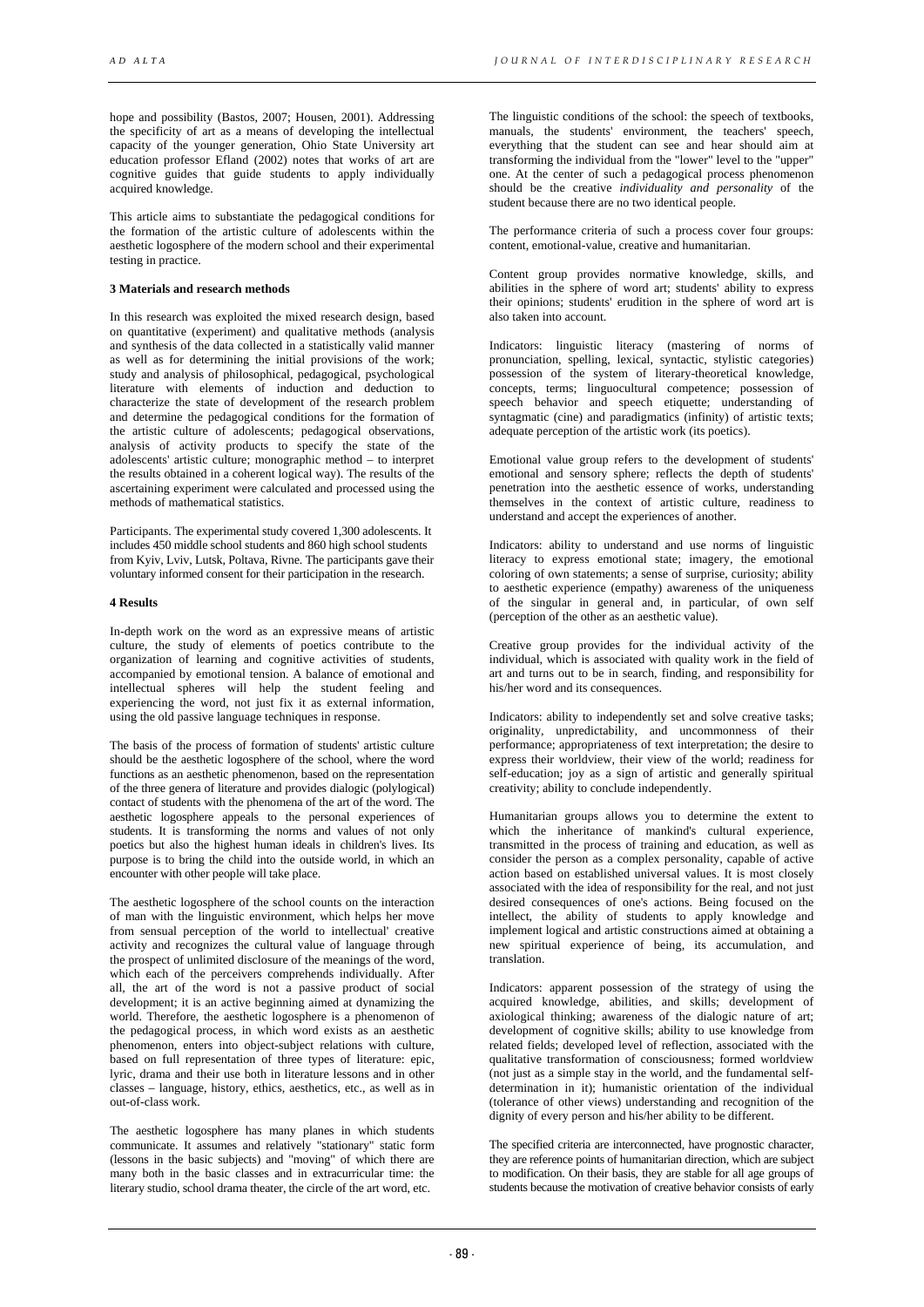childhood, only its quality changes, which depends on the dynamic functional structure of the personality.

Qualitative and quantitative analysis of the students' artistic culture formation through word art at the beginning of the experiment showed a generally low level. It was mainly due to the lack of a systematic approach to solving the problems of the students' artistic culture formation through the word art. Most of the completed creative works and tests, in essence, are not artistically independent, they have poorly realized possession of the strategy of using the acquired knowledge, skills and abilities, and awareness of the dialogic nature of art partially traced such a sign of the established artistic culture as a humanistic orientation of the individual.

The conducted lessons, interviews, surveys allowed us to conclude that the most formed in younger students is the creative criterion of readiness to perceive the poetics of literary works.

Adolescents also have a rather high value of the indicators of the creative group, which allows us to conclude that the use of only the traditional system of pedagogical influence, which focuses primarily on the development of the rational and reproductive type of thinking, is ineffective for students of this age.

We have developed principles of organization and functioning of the school aesthetic logosphere which order a variety of linguistic planes and are united by different types of connection, the purpose of which is to transmit to students organized and aesthetically directed speech information, the basis of which is the factor of word poetics. These are the principles of linguoculturology; aesthetic actualization of linguistic units; polylingualism; children's linguistic creativity.

The principle of linguoculturology covers a special type of interrelation of language and culture, manifested both in the sphere of language and culture. The junction of linguistic and cultural studies passes through the text.

The principle of aesthetic actualization of language units is based on the consideration of the fact that grammar emerged in the course of cultural and cognitive intensions, which were instilled by the epoch of Humanism and Renaissance. The human being, in a certain sense, is identical to the language she speaks. Therefore, this principle provides for the study of grammatical structures on the examples of fiction, awareness of their meaning, focusing students' attention on the phonetic, morphological, syntactic, orthoepic analysis of texts, will help not only to correctly express their opinion but also to adequately perceive the other's statements.

The principle of multilingualism promotes students' understanding of themselves as part of the universal community through knowledge of several languages and, consequently, several cultures. For the language to appear before students as a cultural phenomenon, it is necessary to read literary classic works in the original language, introducing them correctly in the course of classes; to improve the skills of expressive reading, through which students understand not only the plot but also the meaning of the text; to develop skills of working with the dictionary; to focus students' attention on the properties of words related to their expressiveness. Students will understand the value of otherness and will be able to identify and appreciate their generic origin, moving consistently from culture to culture, from language to language.

The principle of organizing children's language creativity in the development of artistic and aesthetic thinking of schoolchildren, encouraging them to be active. Taking into account that speech creativity is differentiated and grows with the child's development, we have developed a set of creative exercises, which also become more complicated gradually, coming into contact with the existing experience of students.

The tasks take into account the criteria of formation of artistic culture, based on the above principles and provide for the fact that their rhythm and nature should be similar to the nature and

rhythm of life of the students themselves – not boringly monotonous, but changeable, syncopated, where short texts alternate with long ones, prose with poems, purely national with international, serious with funny, etc. (Forms of engaging students in creativity – competition and game assignments, creative exercises, school theater, correspondence weeks, literary quiz days, etc.). The program-methodological support prepared by the authors included the study of the word as a phenomenon of artistic culture, which contributed to the avoidance of dogmatism and stereotypical thinking, the search for their unique voice, the formation of a highly educated personality.

The pedagogical conditions for the students' artistic culture formation are the organization of aesthetic contemplation; creating situations of aesthetic experience, the depth of which can only be assumed; aesthetic practice aimed at developing the emotional-sensory sphere and acquiring aesthetic experience. As for the aesthetic experience, it provides the development of the ability to pose relevant questions, make aesthetic judgments, to compare and interpret certain phenomena.

The first condition was the organization of aesthetic contemplation, whose tasks include: enriching their perceptions with sensory and figurative information; sharpening emotional receptivity of students; forming skills of aesthetic evaluation; awakening intuition, refinement of perception of the art of speech; preparing the child for empathic entry into the world of art. The developed cycles of creative tasks "Word and Nature"; "I Look and Feel"; "I Sing about the Object World" are aimed at forming the ability to penetrate the meaning of things, both ordinary and artistic, noticing their unique beauty.

The second condition is the creation of situations of aesthetic experience, providing the formation of empathy skills with the heroes of artistic works and the development of the ability to respond to the aesthetic manifestations of the objective world. The most important prerequisite for success here is the conscious perception formation of the best examples of highly artistic works by young students. The aesthetic experience is inevitably associated with empathy for the heroes of works, and through them, for real people.

The third pedagogical condition is the organization of aesthetic practice of adolescents, whose task is: the involvement of students in the artistic and aesthetic activities, development of essential forces of students, through which they not only transform the external but also develop themselves.

To this end, we have prepared and tested the methodological support of the experiment. In particular, a workbook with a printed basis "Poetry of grammar", where we tried to vividly realize the principle of aesthetic actualization of linguistic units, which in this case is dominant. The textbook of the basic subject "Art" and methodological recommendations to it. Its content, which is based on "decentralization", says that all cultural regions of the world are given credit, without the primacy of one over the other, recognizing their equality based on differences, and providing a "minimal" that includes information and tasks on the masterpieces of art.

Examples of written creative work show the students' conscious use of figurative statements, dialogues; oral responses, conversations are characterized by emotionality, improvisation, revealing such dialogue tendencies as principled equality of partners, waiting for and anticipating an answer, and so forth. Pupils showed their ability to operate with new knowledge, to use figurative expressions in creative tasks (written and oral), to depict landscapes, portraits, and to compose dialogues, fairy tales, and poems. And the main thing – the children understood that every word is a diverse world. Pupils understood that words help to represent individual features of people, to present those pictures which literary works tell about more vividly. Performing the proposed tasks, the younger students came to understand that words can express shades of feelings, moods, it helps to get closer to understanding the nature of human feelings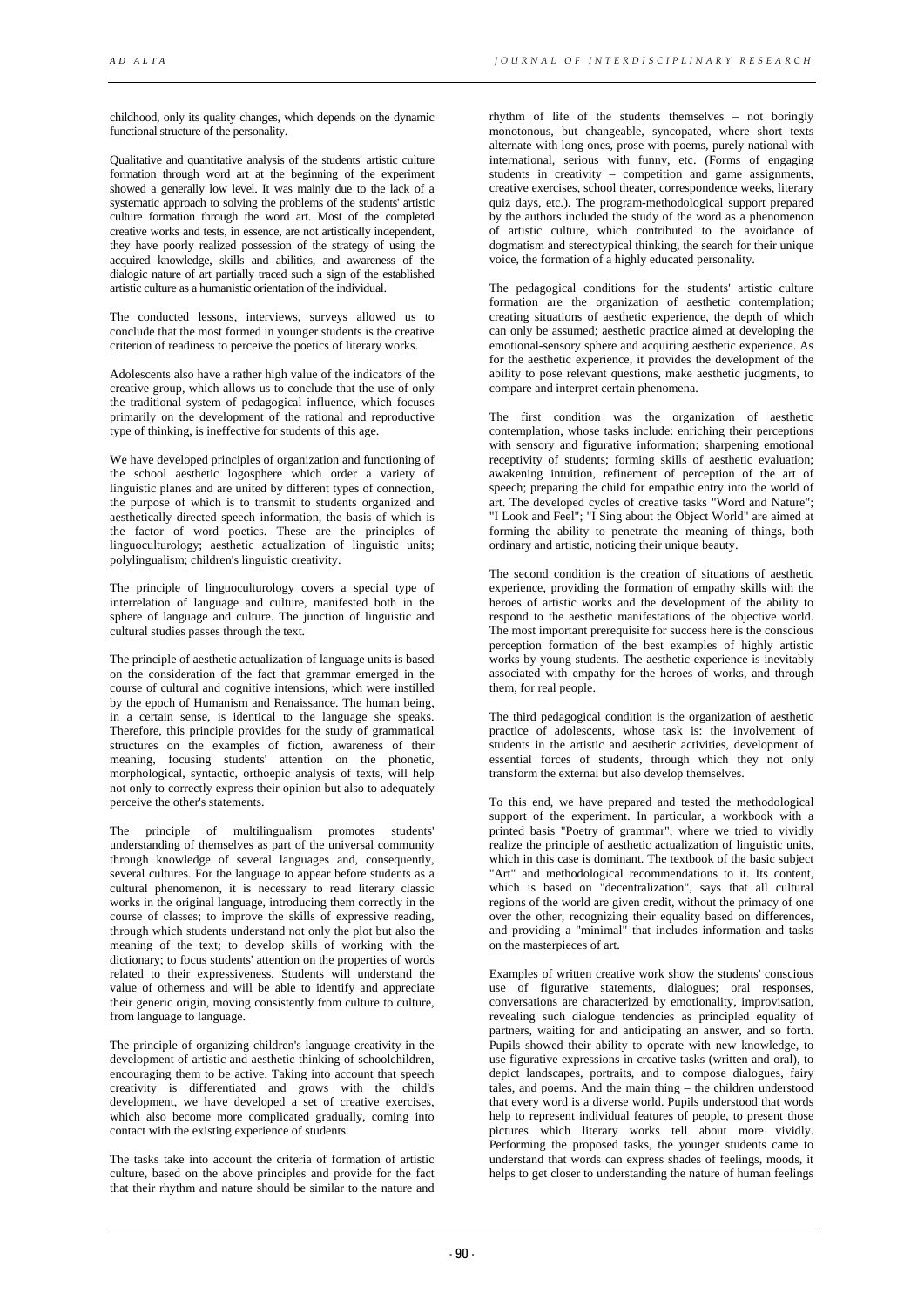(the control group worked with the traditional methodology, Table 1).

|                                                 |  |  |  |  |  |  |  |  |  | Table $1$ – The general level of artistic culture formation of |  |
|-------------------------------------------------|--|--|--|--|--|--|--|--|--|----------------------------------------------------------------|--|
| elementary school pupils through the word's art |  |  |  |  |  |  |  |  |  |                                                                |  |

| The general                                                        | Levels % |                    |                           |               |        |        |  |  |
|--------------------------------------------------------------------|----------|--------------------|---------------------------|---------------|--------|--------|--|--|
| level of                                                           |          | Experimental group |                           | Control group |        |        |  |  |
| artistic<br>culture<br>formation of<br>elementary<br>school pupils | high     | medium             | $\overline{\mathsf{low}}$ | $_{\rm high}$ | medium | $\log$ |  |  |
| At the<br>beginning of<br>the<br>experiment                        | 2,2      | 34,5               | 63,5                      | 2,8           | 37,2   | 59,9   |  |  |
| After the<br>formation<br>experiment<br>.                          | 46,9     | 50,6               | 2,5                       | 6,1           | 44,6   | 49,3   |  |  |

*(Author's source)*

Compared to the pre-study experiment, the vocabulary has significantly expanded, and the language barrier in expressing students' judgments has decreased using the rich vocabulary of the works they have read.

The primary school students (Table 2) increased their interest in learning about the history of both distant civilizations and their people, and they became aware that the context of "here and now" imprints the vision of "there and then." In this case, the artistic text fulfilled the most important of its functions – it actualized certain aspects of the individual, who, referring to himself, begins to search for his place in the world, determines and chooses his values.

According to the data of the transcripts of the lessons, interviewing teachers, methodologists, who monitored the formative stage of the study, the students of the experimental classes were ready to meet with other people, is the cultural beginning of human existence, a step toward dialogue, in which individuals create each other, and without losing individuality and dignity, treat another person not as an object, but as their companion in the course of life.

Table 2 **–** General level of adolescent's artistic culture formation through the speech art

| General level of                              | Levels % |        |        |  |  |  |
|-----------------------------------------------|----------|--------|--------|--|--|--|
| adolescent's<br>artistic culture<br>formation | high     | medium | low    |  |  |  |
| At the beginning<br>of the experiment         | 23,00%   | 52,00% | 25,00% |  |  |  |
| After the<br>formation<br>experiment          | 35,00%   | 54,00% | 11,00% |  |  |  |

*(Author's source)*

### **5 Discussion**

This study is a modest contribution to the ongoing discussions about the efficiency of different aspects of art in forming the artistic culture of adolescents. Our results are in good agreement with other studies (Carr, 2018; Gadris, 2020; Mahgoub, 2016; Paris, 2019; Simecek & Ellis, 2017; Sotiropoulou-Zormpala & Mouriki, 2019) have shown that aesthetic logoshpere in the conditions of modern school can substantially improve the quality and efficiency of the educational process in the direction of forming adolescents' artistic culture.

The enrichment of the modern school's logosphere through aesthetics and art shows that this integration contributes to children's necessary learning and life experiences through the use of various multimodal learning and cognitive situations (Sotiropoulou-Zormpala & Mouriki, 2019). What is necessary to do is to form the students' capacity for self-knowledge and self-

improvement, which in general implies an inner need to work with one's self as a great aesthetic idea of humanity (Gadris, 2020). And it is the desire to satisfy such a requirement that drives one to become human.

The aesthetic logosphere provides knowledge that is acquired by the senses and appeals to the emotions of the individual, contributing to his or her self-improvement (Paris, 2019). It can open up unrealized knowledge and lead to unexpected personal growth. Poetry occupies an important place in shaping the school's aesthetic logosphere. However, despite the obvious cultural and aesthetic value of poetry, the question of how this should be reflected in the curriculum in schools remains unresolved. As a consequence, the aesthetic value of poetry gives way to a focus on its instrumental exploration in schools (Simecek & Ellis, 2017).

Overall, the aesthetic logosphere, relating to the ability to emotionally perceive the world and develop aesthetic consciousness (Mahgoub, 2016), provides a holistic intellectual, social, emotional, and spiritual development of the individual (Rendón, 2008).

## **6 Conclusion**

The study examines the educational potential of the aesthetic logosphere of the school as a system of pedagogical conditions that ensure the formation of the artistic culture of adolescents. Thanks to the educational logosphere, enriching and improving it, each teenager finds the highest spiritual aesthetic values, develops the ability and the need to comprehend the beautiful in real life. The effectiveness of the teenager's artistic culture formation in the aesthetic logosphere depends to a large extent on the degree of manifestation of creative self-realization of the personality. With full creative freedom and stimulation of children's self-expression, today's educators must nurture rich artistic creativity, integrating art into life and thereby educating each child's personality through art.

Thanks to the sound principles and conditions of functioning of the aesthetic logosphere, schoolchildren are forming an aesthetic position, which directs their creativity in all spheres of social practice, involves the ability to be involved with others, stimulates moral and ethical actions. Analysis of the theory and practice of the problem under study allowed us to conclude that relevant at the present stage is the theoretical justification of pedagogical conditions for the formation of students' artistic culture. Among these conditions are: the organization of aesthetic contemplation; creating situations of aesthetic experience, the depth of which can only be assumed; aesthetic practice aimed at developing the emotional and sensitive sphere and acquisition of aesthetic experience. In general, one of the key skills is the ability of students to art-interpretation activity, which ensures the effective formation of their artistic culture and also contributes to the implementation of the main educational objectives of the general education system by taking into account the socio-cultural status of art, through artistic images and words influences the inner world of adolescents.

The practical value of the findings consists in the development and implementation of a set of educational activities based on traditional and innovative forms and methods of art and aesthetic education aimed at shaping the artistic culture of adolescents in the aesthetic logosphere of the modern school.

The results of the study can be used in the practice of art and aesthetic education of adolescents, as well as in the creation of methodological materials for teachers, in the training of future teachers, and the system of postgraduate teacher education.

As a promising direction for further research in this area, we see the study of content and organizational features of the aesthetic logosphere of the modern school in the formation of spiritual and moral values of adolescents.